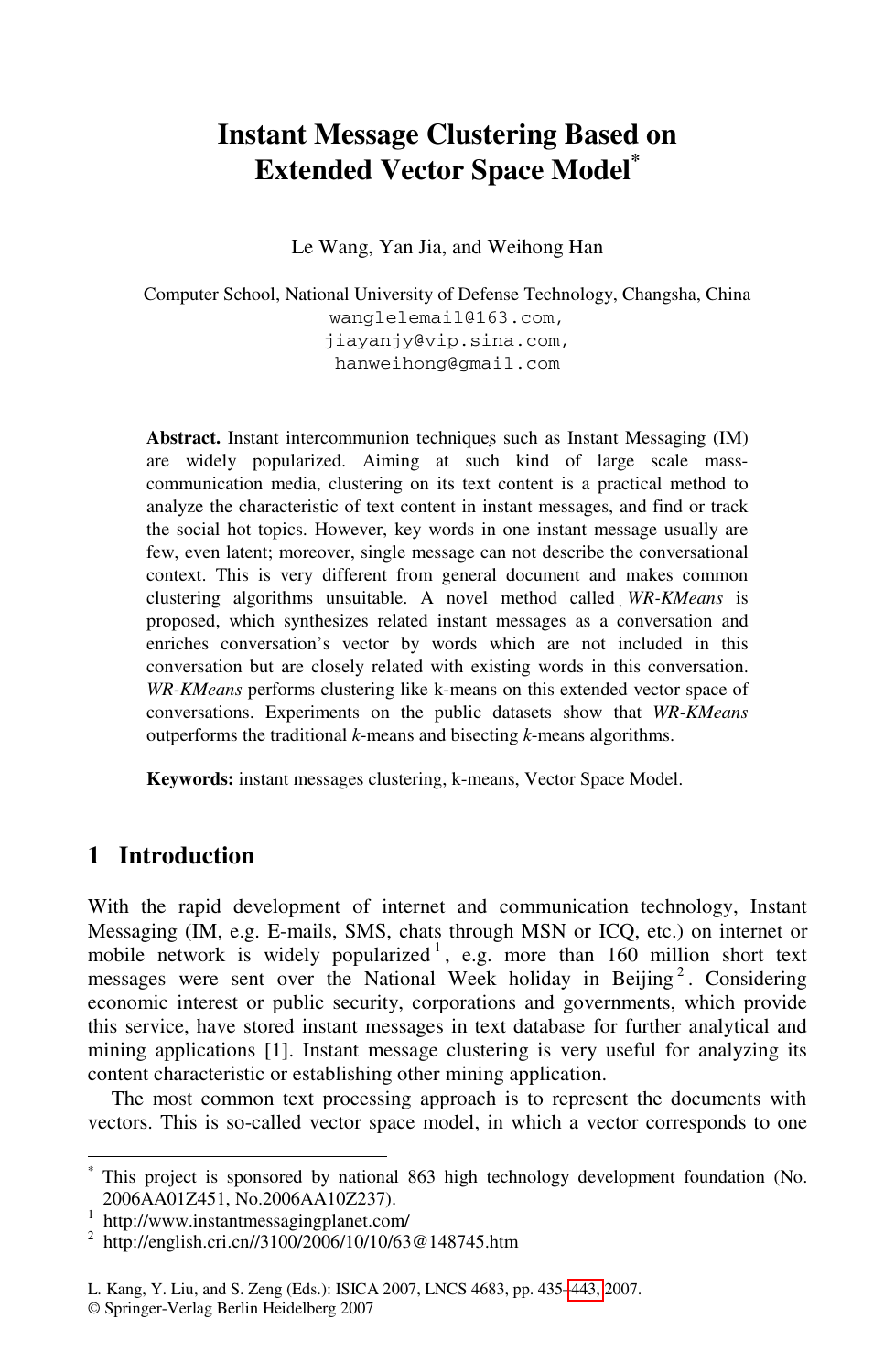document and the dimensions correspond to words in this document. Once the highdimensional vectors are derived, the major challenge left for document clustering is how to deal with these high dimensional data. However, instant message is extremely shorter than the common document. There are usually only several key words in one instant message, and key words about the message topic are even latent sometimes. The sparsity of key words makes word-frequency based methods inappropriate to measure the similarity among instant messages. Table 1 is an example to demonstrate above problem, where instant messages are all about sports and have considerable similarity with each other. Although IM-1 is similar to IM-2 and IM-3 with 0.71 and 0.58 degree respectively, no similarity exists between IM-2 and IM-3, which conflicts with the reality. So the bag-of-word model and term frequency-based measure are not applicable in instant messages mining.

**Table 1.** Example to illustrate bag-of-word model vectors and similarity between instant messages according to vector inner product

|        | ball basketball football foot |  | IM2 IM3<br>IM1 |
|--------|-------------------------------|--|----------------|
| $IM-1$ |                               |  | $-0.71$ 0.58   |
| $IM-2$ |                               |  |                |
| $IM-3$ |                               |  |                |

This paper proposes two methods to enhance the description of instant messages to response the problem of sparse key words when clustering on instant messages.

Firstly, we notice that instant message is a kind of semi-structured data, which has source and destination addresses with time stamp. Instant messages sent back and forth among specific persons during some specific time intervals form a conversation, which groups these instant messages into a specific topic. So we combine these messages as one conversation. It is obvious that conversation has more key works and more integral context information than simply single message. Then clustering is performed toward conversations instead of messages.

Secondly, we enhance the content description of a conversation with words, which are not in the conversation but are closely related with existing words in this conversation. Fox example, words 'ball' and 'football' are added to IM-2, which are not appear in IM-2 but have obvious correlation with the word, 'basketball', in IM-2.

In this paper, we propose an instant message clustering method called WR-KMeans, which can automatically scan instant message corpora, construct conversations and enhance traditional TF-IDF model by adding relevant words in conversations. WR-KMeans performs clustering on this evolved model of conversations like k-means [2].

WR-Kmeans method is evaluated and compared with two other well-known text clustering methods which is based on traditional TF-IDF model. HowNet knowledge base is used to quantify the relation strengths between words in conversations during the experiments. Experimental evidence shows that WR-KMeans is significantly outperformed. Furthermore, HowNet is Chinese-English bilingual linguistics, so WR-KMeans and its components can be smoothly transformed to process Chinese [3].

The rest of the paper is organized as follows. We present related works in Section 2 and present WR-KMeans method in Section 3. The experimental results are reported in Section 4. Finally, we conclude the paper and discuss future works in section 5.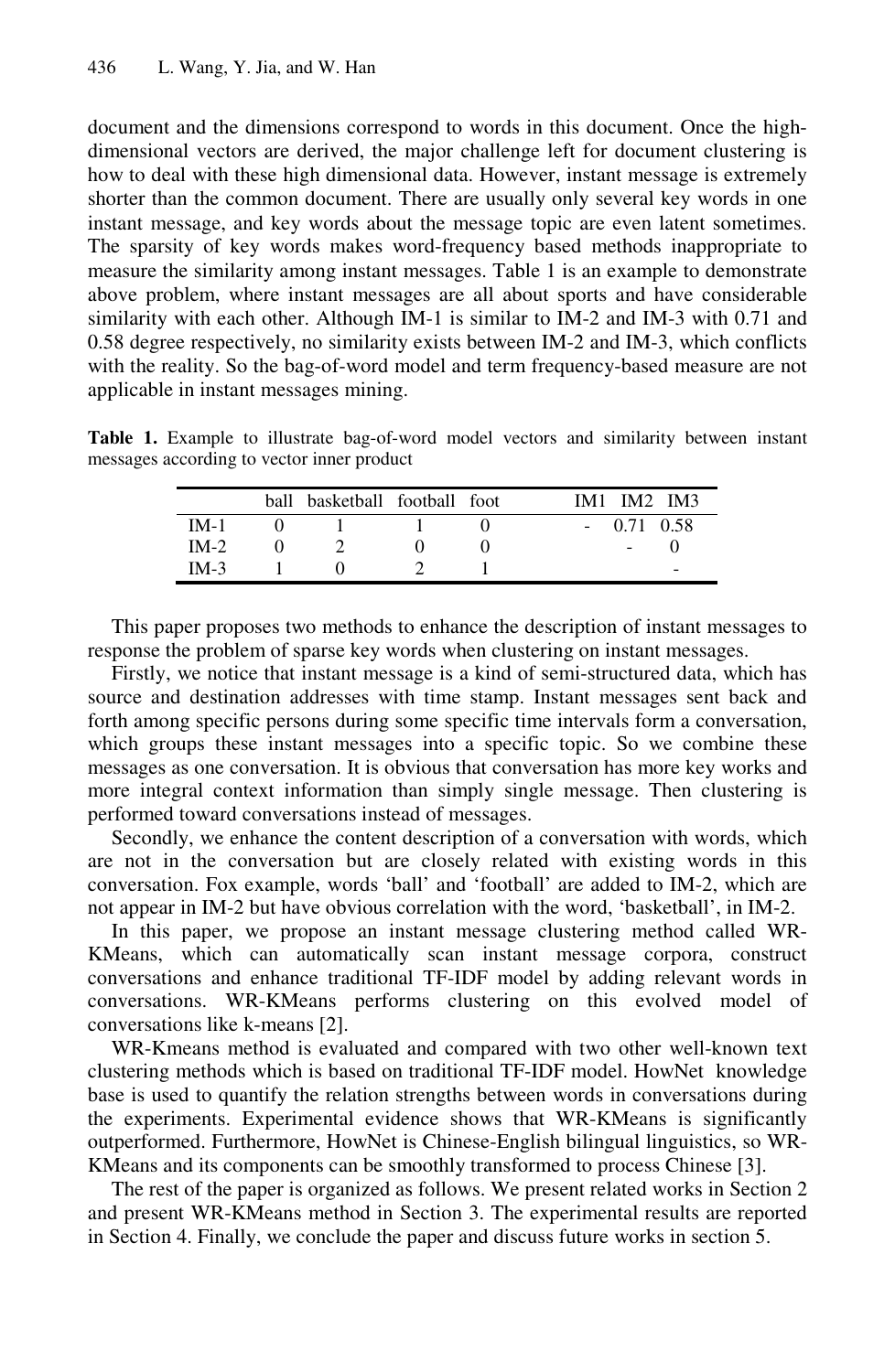## **2 Related Works**

Various methods can be used to confirm the boundary of conversation for different type of instant messages. Conversations can be easily captured by the posting threads in Usenet due to its inherent threaded nature [4]. Methods based on certain relevant patterns are used by Faisal M. Khan [5] to identify chat thread starts in chat-room medium flows. These patterns are made up of several sentences, such as "hi, hey" or "how are you", which are developed by human experts through observing chat conversations. It is an effective method for medium with very strong interaction like chat-room. Marti A. Hearst utilizes TextTiling algorithm to locate topic boundaries within expository text [6]. This algorithm is designed to separate expository text into paragraphs, and uses lexical analyses based on TF-IDF model to determine topic starting point. Methods mentioned above are mainly based on the content of corpora.

The relationships among words have been widely studied in fields of nature language processing, text mining and information retrieval, etc. One method is Latent Semantic Indexing (LSI) [7], which automatically discovers latent relationships among corpora through Singular Vector Decomposition. However, the method is time-consuming when applied to a large corpus. Kenneth Ward Church proposed 'association ratio' based on the notion of mutual information to estimate word association norms by their co-occurrence probability [8]. It is not appropriate to refer to words co-occurrence for instant messages because of the key words sparsity. Satoru Ikehara proposed a vector space model based on semantic attributes of words, which uses the Semantic Attribute System [9]. This method aims to reduce the vector dimension using upper-lower relations between semantic attributes of words and achieves good efficiency in processing Japanese.

## **3 WR-KMeans Method**

### **3.1 Synthesizing Conversation**

Message Database (MDB) is a message set, which store messages in a form which facilitates accessing a group of messages.  $T_1$  and  $T_2$  are used to denote the starting and end time of a specific period, respectively.  $s_i$  and  $d_i$  stand for source and destination addresses.  $c_i$  is the text content of instant message. Then the concept of conversation can be formalized as:

**Definition 1 (Conversation).**  $M \in MDB$ ,  $\|M\| = n$ , If  $\forall m_i = *t_i, d_i, s_i, c_i >*$  and  $\forall m_j = < t_j, d_j, s_j, c_j > , m_i \in M$  and  $m_j \in M$ ,  $0 < i, j \le n$ , if  $m_i$  and  $m_j$  satisfy  $T_1 < t_i < T_2$ ,  $T_1 < t_i < T_2$ ,  $s_i = d_i$  or  $d_i = s_i$ , then the string,  $c_1 \mid c_2 \mid \ldots \mid c_n$ , synthesizes a conversation between two persons at the interval of  $T_1$  and  $T_2$ .

Further observation into the instant message data set<sup>3</sup> from the reality mining project of MIT allows us to find that the frequency of IMs transmission before and after one

 3 http://reality.media.mit.edu/dataset.php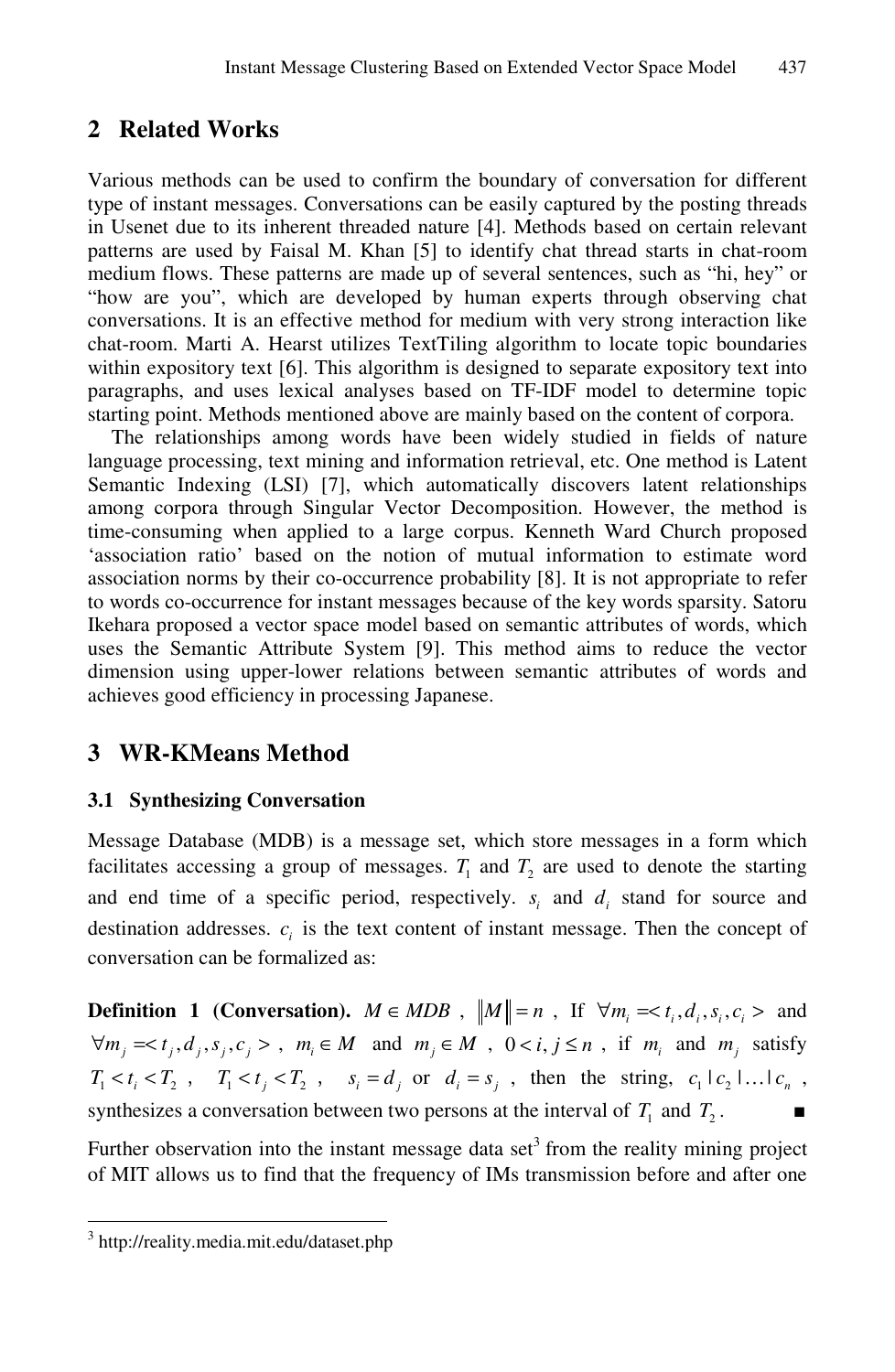conversation is usually lower than that during the conversation, which is shown in Figure 1. So the boundaries of conversations can be determined in some sense by the concaves of frequency. This can be explained as following. From the point of temporal view, peoples tend to densely communicate with each other about the same topic. In other words, instant messages which are produced by one pair of persons and are related to the same topic could be aggregated together approximatively according to their generation time, i.e. the communicating requency.

We define the following rules for synchronizing instant messages into conversations on the basis of above analysis.  $V_{i,i+1}$  is used to denotes the time interval between two adjoint instant messages,  $m_i$  and  $m_{i+1}$ . We assume that if  $V_{i,i+1} < \alpha$  and  $V_{i,i+1} < V_{i+1,i+2}$ , then  $m_{i+1}$  and  $m_i$  belongs to the same conversation; otherwise,  $m_{i+1}$  is the starting of next conversation. Where  $\alpha$  is a statistic constant which describes the biggest interval between two adjoint instant messages that belong to the same conversation. *WR-KMeans* orderly compares the intervals of adjoint IMs between two specific persons and synthesizes conversations for each pair of all persons.



**Fig. 1.** Frequency Change of IM transmission between two persons in a specific time interval

#### **3.2 Enhancing the Representation of Conversation Through Relevant Words**

Assume that there are *m* conversations, which consist of *n* different words totally. We calculate the relevant strength of each pair of words according to *HowNet*. Given a conversation  $C_l$ , the word,  $t_i$ , which is not in conversation  $C_l$ , is used to enhance the vector representation of  $C_i$  if the relevant strength ( $\delta_i$ , ) between  $t_i$ , and  $t_i$ , which is originally in  $C_l$ , is beyond one threshold of relevant strength.

In addition, the weights of the words in corpora are not equal to each other. The important word in conversations is usually the one which defines few conversations. That is the more irregular word which is the more important for distinguish the conversations. This relies on the information entropy of the word, which is defined as  $E_i = -p_i \cdot \log_2 p_i$ ,  $(0 < i \le n)$  and  $p_i = \lambda_i / m$ .  $\lambda_i$  is the sum of conversations that include term  $t_i$ . Then the weight of word  $t_i$  in  $C_i$  is defined as formula (1) where  $num(C_i)$  is the total num of words in conversation  $C_i$ .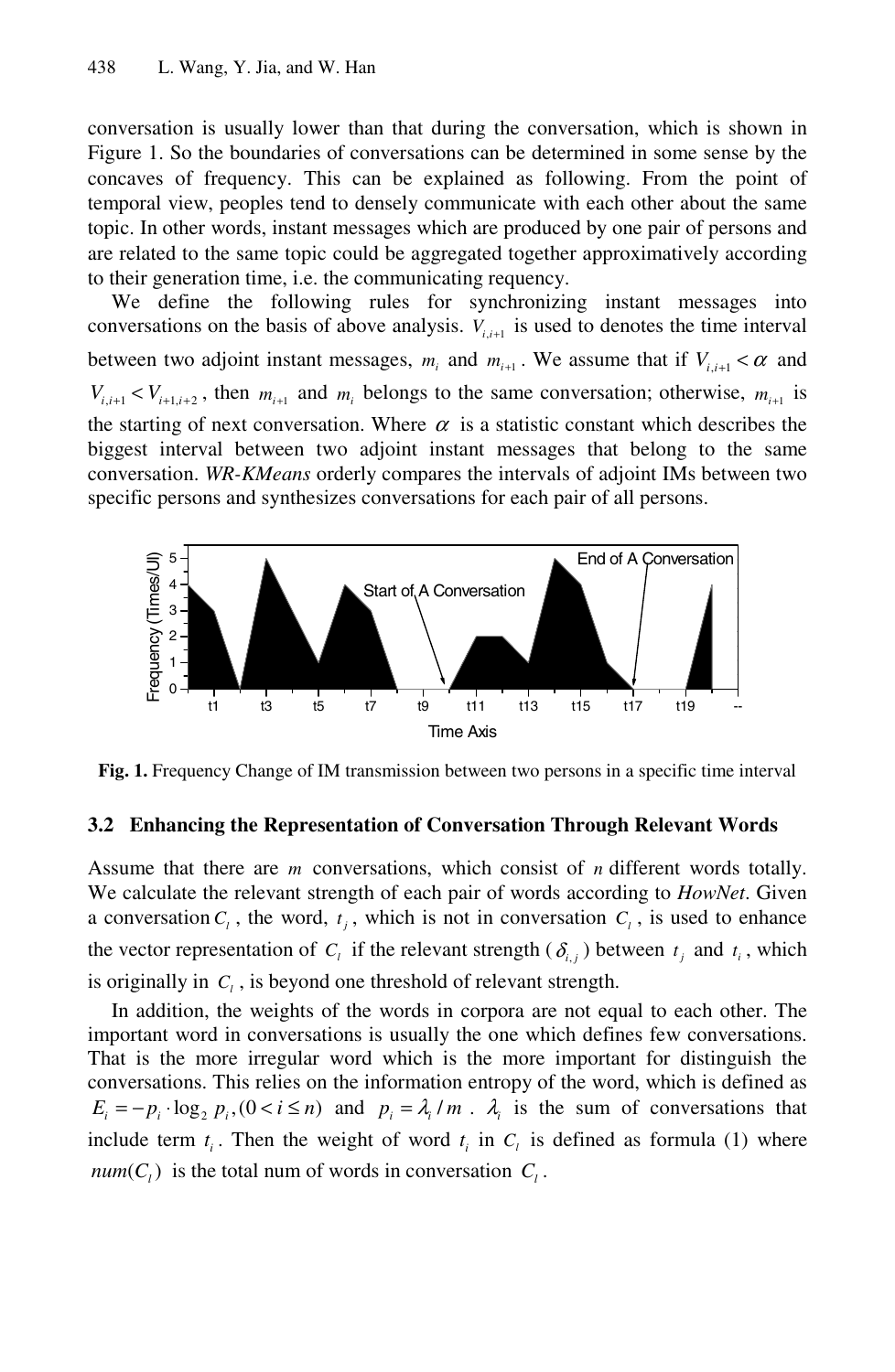$$
\beta_i = \frac{E_i}{\sum_{k=1}^{num(C_i)} E_k}, (0 < i \leq num(C_i))
$$
\n(1)

Then the value in vector delegating word  $t_i$ , which is added to enhance the vector representation of the conversation, can be determined according to formula (2) where  $t_k$  is the value of k-th word in the vector of  $C_l$  according to TF-IDF model.

$$
t_j = \sum_{k=1}^{k = num(c_i)} \beta_k \cdot t_k \cdot \delta_{k,j}
$$
 (2)

For example, in table 2, a word-by-conversation matrix is constructed from 3 conversations (C1, C2, and C3) and 7 words. Only relevant strengths that are beyond 0.4 are considered and set  $\delta_{i,j}$  equal to  $\delta_{j,i}$ . For T1 in C1, the value in TF-IDF is  $2*log_{10}(3/1)=0.9542$ . The word, T4, which is not in C1, has a relevant strength beyond 0.4 with T1. So T4 should be added into the vector of C1. The value of T4 in vector is  $0.9542*0.5283*0.62=0.3126$ , where  $-1/3*log_2(1/3)=0.5283$  is the weight of T1.

*WR-KMeans* is developed as an instant messages clustering method, which is a variant on standard k-means algorithm. This algorithm preprocesses the instant messages, synthesizes conversations and extendes the vectors of conversations before performing clustering on enhanced TF-IDF model. *WR-KMeans* measures the similarity between conversations according to a cosine measure.

The sum of terms is in a finite bound, preprocesses relate mainly with the volume of instant message set. So *WR-KMeans* is an extensible method.

| Original word  |               |                   |                                              |                                                                                                                                                                                                            | TF-IDF model   |                      |                |
|----------------|---------------|-------------------|----------------------------------------------|------------------------------------------------------------------------------------------------------------------------------------------------------------------------------------------------------------|----------------|----------------------|----------------|
|                | Frequency     |                   |                                              | word relevant strengths                                                                                                                                                                                    | enhanced by WR |                      |                |
|                |               |                   | C <sub>1</sub> C <sub>2</sub> C <sub>3</sub> | T1 T2 T3 T4 T5 T6 T7                                                                                                                                                                                       | C1             | C2                   | C <sub>3</sub> |
| T1             | $2^{\circ}$   | $0 \quad 0$       |                                              | $N/A$ - - 0.62 -                                                                                                                                                                                           |                | 0.9542 0.1277 0.0852 |                |
| T <sub>2</sub> | 1             | $\mathbf{1}$      | $\overline{0}$                               | $-0.43 -$<br>$N/A =$                                                                                                                                                                                       | 0.1761         | 0.1761               | 0.4336         |
| T <sub>3</sub> | $\Omega$      | $1\quad1$         |                                              | $N/A = - 0.42$                                                                                                                                                                                             | 0.2117         | 0.1761               | 0.1761         |
| T4             |               | $0 \t3 \t2$       |                                              | $N/A =$                                                                                                                                                                                                    |                | 0.3126 0.5283        | 0.3522         |
| T <sub>5</sub> |               | $0 \t 0 \t 4$     |                                              |                                                                                                                                                                                                            | 0.0295         | 0.0295 1.9085        |                |
| T6             |               | $0\quad 2\quad 0$ |                                              | $N/A$ -                                                                                                                                                                                                    | $\Omega$       | 0.9542               | $\overline{0}$ |
| T7             | $\mathcal{D}$ | $\Omega$          | $\Omega$                                     | $N/A$ -                                                                                                                                                                                                    |                | 0.9542 0.0288 0.0288 |                |
|                |               |                   |                                              | N/A                                                                                                                                                                                                        |                |                      |                |
|                |               |                   |                                              | <b>Experimental Evaluations</b>                                                                                                                                                                            |                |                      |                |
|                |               |                   |                                              | aree different algorithms, WR-KMeans, Bisecting k-means and standard k-me<br>e implemented and compared. All these experiments are performed on two pu<br>tasets with manually predefined categorizations. |                |                      |                |

**Table 2.** Example of extending word-by-conversation matrix and word relevant strengths obtained through querying of *HowNet*

### **4 Experimental Evaluations**

- -<br>N/A -<br>N/A -<br>perim<br>perim<br>pons. -<br>1<u>ยู</u><br>11 Three different algorithms, *WR-KMeans*, Bisecting k-means and standard k-means, are implemented and compared. All these experiments are performed on two public datasets with manually predefined categorizations.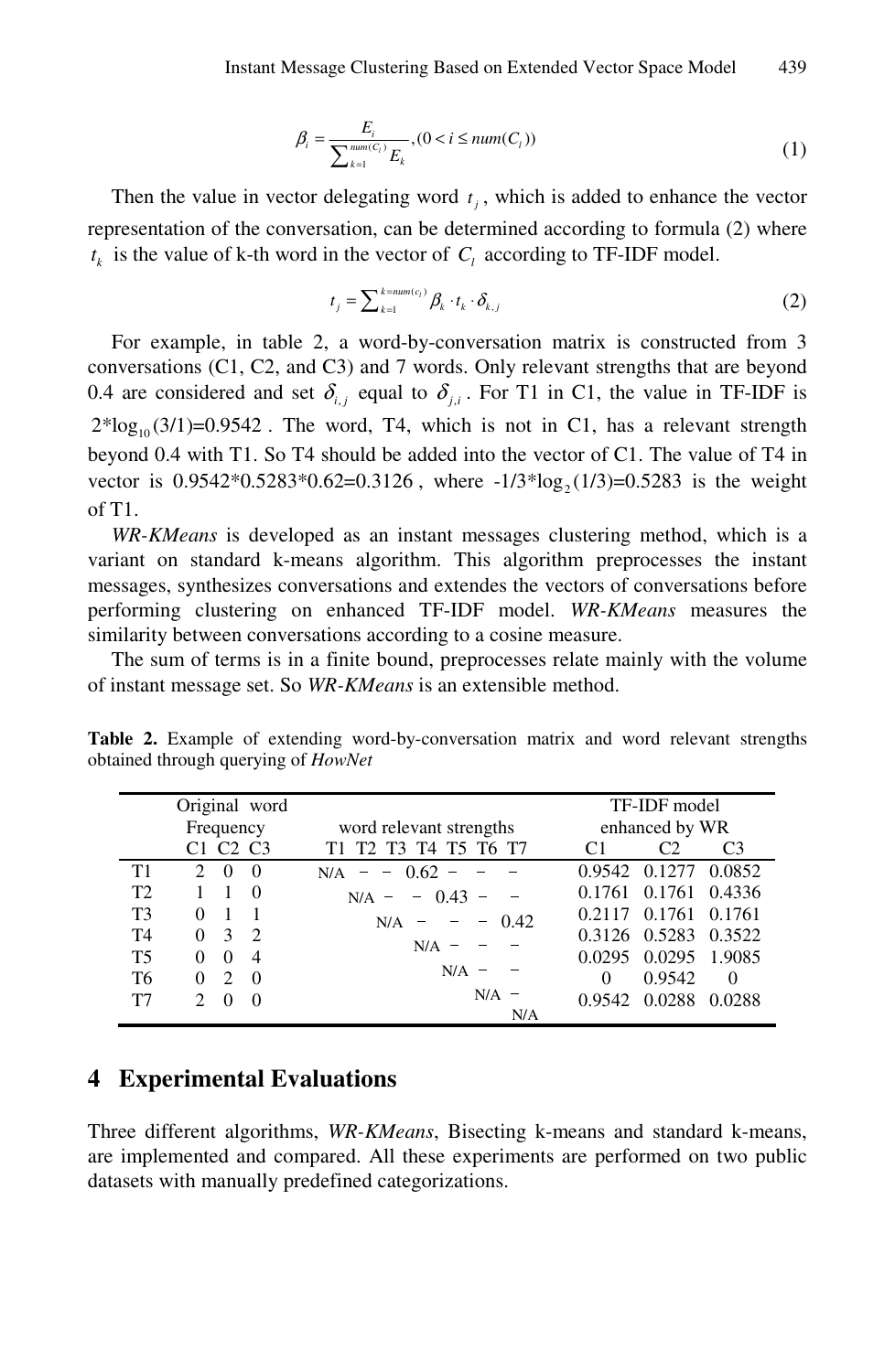#### **4.1 Evaluation Criteria**

Two cluster validation methods, Silhouette Coefficient (SC) [11] and normalized mutual information (NMI) [12], are used to evaluate the clustering performance because both of them are independent from the number of clusters, *k*.

Suppose that instant messages are synchronized into *m* conversations, which have *l* classes.  $C_M = \{ \overline{C_1}, \overline{C_2}, \cdots, \overline{C_k} \}$  defines a clustering result.

#### **Silhouette Coefficient (SC)**

 $S(C_i, \overline{C_i})$  is the similarity of a conversation  $C_i$  to a cluster  $\overline{C_i}$ , which equals to the average similarity between  $C_i$  and each conversation in  $\overline{C_i}$  . Let  $f(C_i, C_M) = S(C_i, \overline{C_i})$  be the similarity between the conversation  $C_i$  and its cluster  $\overline{C_j}(C_i \in \overline{C_j})$ , and  $g(C_i, C_M) = \max_{\overline{C_j} \in C_M, C_j \notin \overline{C_j}} S(C_i, \overline{C_j})$ , the similarity between  $C_i$  and the nearest neighboring cluster. The silhouette of  $C<sub>i</sub>$  is defined as:

$$
SC(C_i, C_M) = \frac{f(C_i, C_M) - g(C_i, C_M)}{\max\{f(C_i, C_M), g(C_i, C_M)\}}
$$
(3)

The silhouette coefficient is defined as formula (4). Its value is usually between 0 and 1. Values beyond 0.5 indicate that clustering results are separable clearly. If they fall below 0.25, it becomes very difficult to find practically significant clusters.

$$
SC(C_M) = \frac{\sum_{C_i \in MDB} SC(C_i, C_M)}{|MDB|} \tag{4}
$$

#### **Normalized Mutual Information (NMI)**

Let  $m_i$ ,  $m_j$  be the numbers of conversations in the i-th class  $M_i$  and j-th cluster  $\overline{C_i}$  respectively,  $m_{ij}$  is the number of conversations of  $M_i$  that are assigned to  $\overline{C_i}$ , *m* is the total number of conversations in MDB. NMI is then defined as formula (5), which equals to 1 when clustering results perfectly match the external category labels and is close to 0 for a random partitioning. NMI measures the consistent level between the clustering result and the original classification in data set, the later is usually provided by human experts. The bigger value of NMI is the more ideal consistency with the outcome of human beings, which illuminates a perfect clustering method.

$$
NMI(C_M) = \frac{\sum_{i=1}^{l} \sum_{j=1}^{k} m_{ij} \cdot \log(\frac{m \cdot m_{ij}}{m_i \cdot m_j})}{\sqrt{(\sum_{i=1}^{l} m_i \cdot \log \frac{m_i}{m})(\sum_{j=1}^{k} m_j \cdot \log \frac{m_j}{m})}}
$$
(5)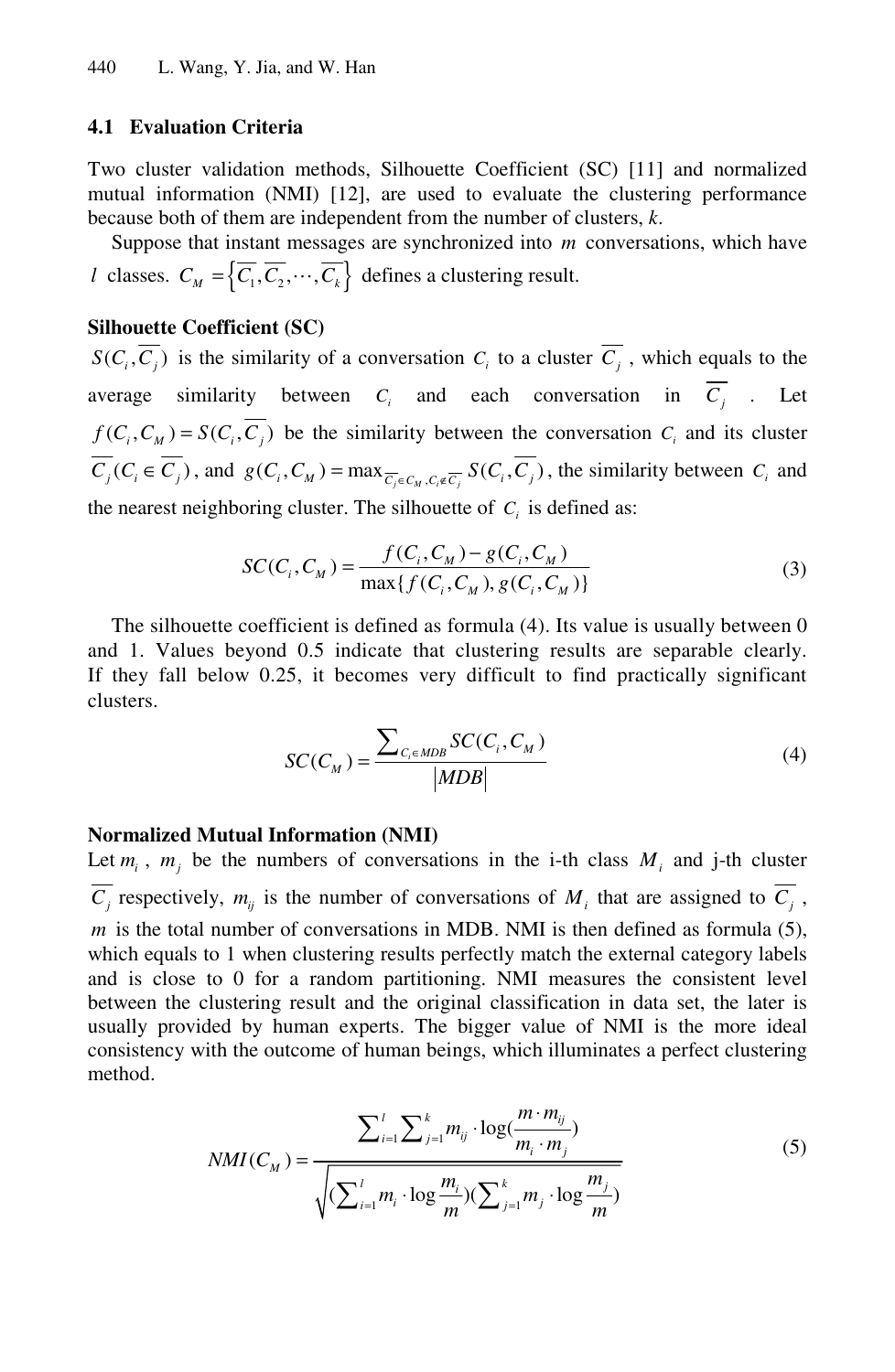#### **4.2 Experimental Setting**

We use two data sets: (1) the Reuters-21578 corpus<sup>4</sup>, (2) 20-newsgroups data<sup>5</sup>. These two datasets comprise priori categorizations of documents, and their domains are broad enough to be as realistic as conversations. We preprocess the raw datasets mentioned above using the Bow toolkit<sup>6</sup> and Porter stemming function [13].

*HowNet* system version 2000, a free edition of this software, is used to quantify the mutuality between terms. One HP unit with 4 Itanium II 1.6G processors and 48 GB memory is used as hardware platform.

The word-by-conversation matrixes of two datasets are preprocessed according to TF-IDF model (for standard *k*-means and Bisecting *k*-means algorithms) and enhanced TF-IDF model (for *WR-KMeans* method) respectively.

#### **4.3 Experimental Results**

We use a maximum number of iterations of 20 (to make a fair comparison) for all these three algorithms. Each experiment is running ten times. We set the threshold of relevant strength between two words to 0.4.

|             |              |               | 20            |               |
|-------------|--------------|---------------|---------------|---------------|
| Std k-means | $23 \pm .03$ | $.24 + .02$   | $26+03$       | $25 + 02$     |
| Bis k-means | $.37 + .02$  | $.40 \pm .02$ | $-42+01$      | $.41 \pm .03$ |
| WR-KMeans   | .54±.03      | .68+.02       | $.79 \pm .01$ | $72 + 02$     |

**Table 3.** NMI results on 20-Newsgroup

|             | 40            |           | 80           | 100           |
|-------------|---------------|-----------|--------------|---------------|
| Std k-means | $21 \pm 0.3$  | $2\pm.01$ | $25 + 02$    | $.24 \pm .03$ |
| Bis k-means | $.32 \pm .03$ | $36 + 02$ | .40 $\pm$ 01 | $.38 \pm .02$ |
| WR-KMeans   | .46±.03       | .52+.01   | $.64 + .02$  | 58+.02        |

**Table 4.** NMI results on Reuters-21578

Table 3 and Table 4 report the the effect of k on NMI results on NG20 and Reuters-21578, respectively. NMI measures the degree of consistency between clustering results and manually predefined categorizations, i.e. the superposition of clusters and classes. *WR-KMeans* has clear better clustering results, which is indicated by Table 3 and Table 4. The reason is that the extended vector space model has more enriched semantic information than traditional TF-IDF model, and the strengthened vector represents the real theme of text content. The vectors, in which only correlated terms are added, are used to compute the similarities. This approach magnificently avoids the warp resulted from the sparsity of key words when measuring the similarities of text and then achieve the better effectiveness than primal representation method of TF-IDF model.

l

<sup>4</sup> http://www.daviddlewis.com/resources/testcollections/reuters21578/ <sup>5</sup>

http://kdd.ics.uci.edu/databases/20newsgroups/20newsgroups.html

<sup>6</sup> http://www.cs.cmu.edu/mccallum/bow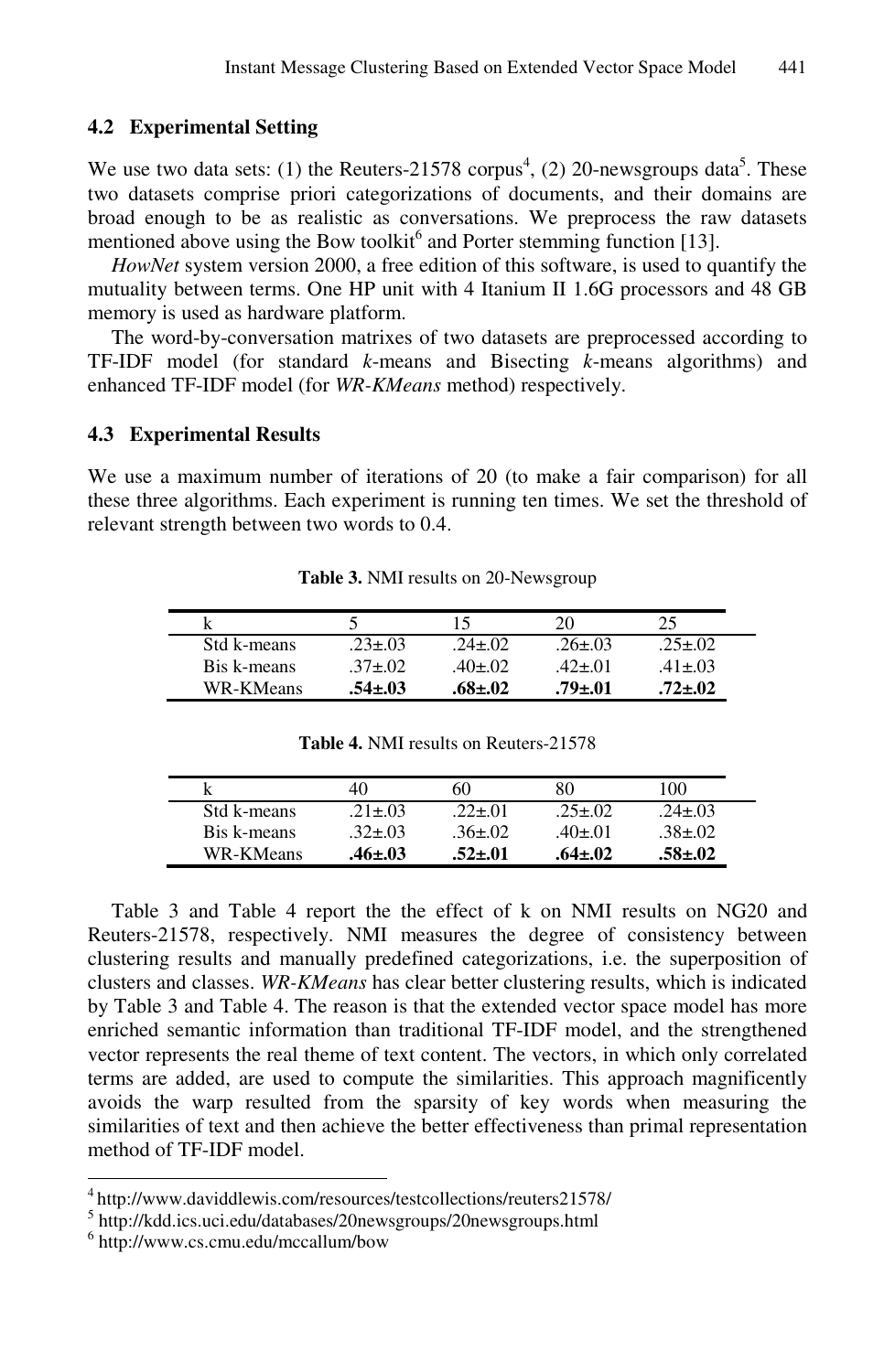

**Fig. 1.** Comparing the best SC results on NG20(a) and on Reuters-21578(b)

We perform experiments on NG20 and Reuters-21578 to study the effect of k on SC, and the result is shown in Figure 1. The SC studies the divisibility of clusters. At the point of original num of classes in dataset, *WR-KMeans* can get clear partitions of corpora, which can be induced according to SC in figure 1 (NG20 0.67 when k=20, Reuters-21578 0.69 when k=80). This is a reasonable result.

We can draw the conclusion from above results that the extended vector space model, which is combined with term mutual information, has more linguistic knowledge than TF-IDF model. It takes context information to distinguish the category of documents (conversations).



**Fig. 2.** Comparing the average time on NG20(a) and on Reuters-21578(b)

Figure 2 illuminates the running time of three algorithms on two datasets. We can see that *WR-KMeans* would comparatively needs more time than Bisecting k-means, but a little faster than standard k-means. The reason is that WR-KMeans is optimized only in preprocessing and text representing, not including the clustering process. Although WR-KMeans achieve better effectiveness than other two algorithms, it has not too much advantage in efficiency.

## **5 Conclusion and Future Works**

In this paper, we focus on the instant messages clustering and propose *WR-Kmeans* method to solve the sparsity of key words arising from it. *WR-KMeans* automatically synthesizes instant messages into conversation, which has more key words and more